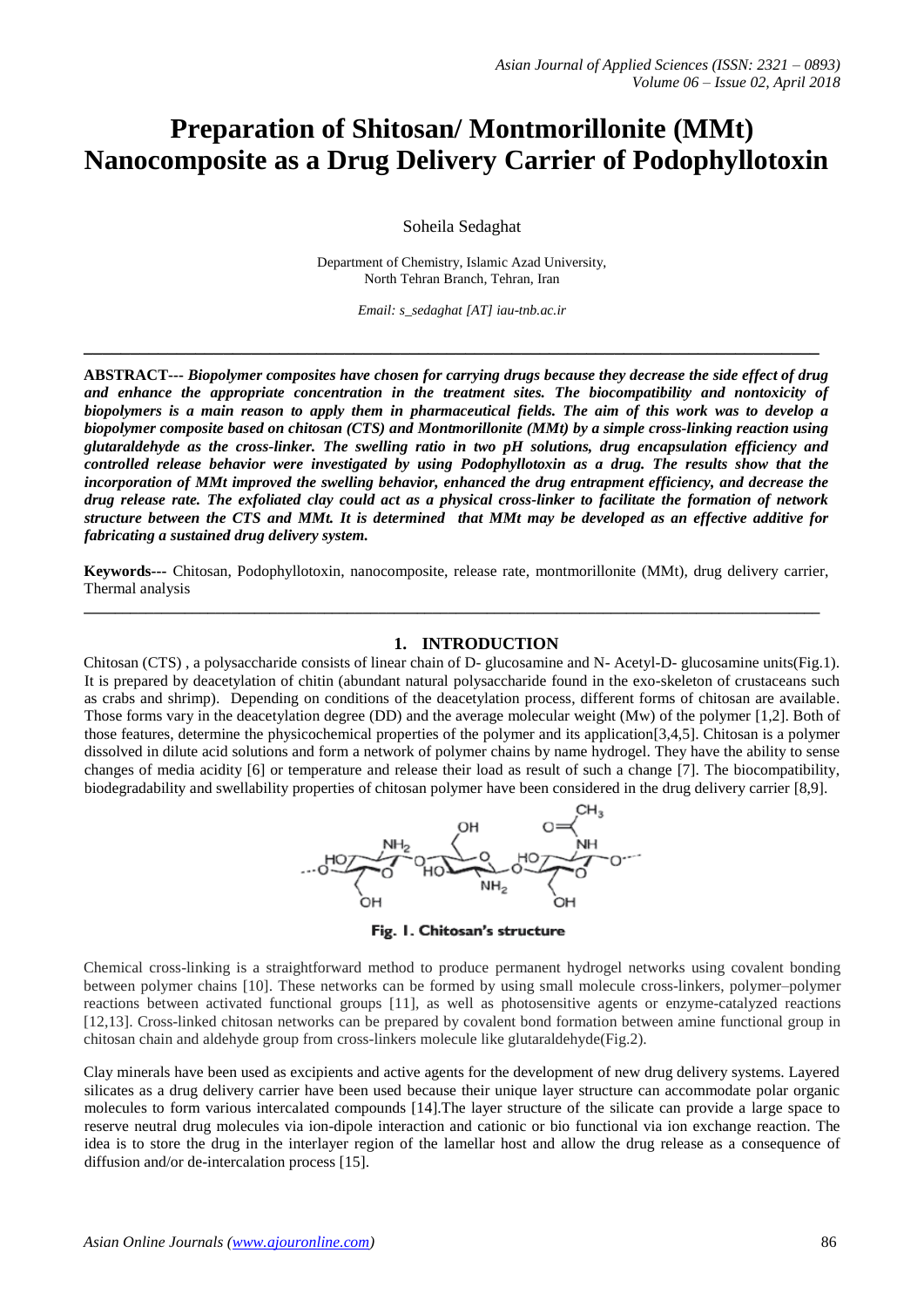

Figure 2. Crosslinking process of chitosan with glutaraldehyde

Montmorrilonite(MMt) is a plate-like synthetic hectorite-type clay which belongs to a family of phyllosolicates (trimorphic) . It has a Large surface area, anionic surface charges and exchangeable Na+ cations in hydrated interlayers, and therefore it shows better adsorption properties for cationic drug molecules .Many kinds of composites based on MMt were prepared and evaluated, e.g., MMt -itraconazole nanohybrid [16,17], and modified poly(vinyl alcohol)/ MMt nanocomposite membrane [18]. It was found that the exfoliated MMt particles may act as multifunctional cross-linkers in forming the composite hydrogels, and the polymer chains were anchored to the particles and entangled to form a network [19]. MMt has negative surface charges and exchangeable cations which can form strong interfacial interactions with cationic drug and show relatively higher absorption value than other types of clays.It is expected that the introduction of MMt can form new types of composite hydrogels with improved mechanical properties, swelling behaviour, drug loading efficiency and controlled release behaviour. The CTS/montmorillonite (MMt) nano enhances the stability of the film and exhibited good potential for the use as drug carriers for sustained release [20].

Podophyllotoxin(PTX), as a lignin family (Fig.3), is an antimitotic material (anti-mitosis and cell proliferation) and impairs cell proliferation by binding to tubulin proteins in the mitotic spindles [21]. Our group has been working during the last few years on tissue culture synthesis of podophyllotoxin and its glycosyl analog. [22] Due to these biological activities, they have been the objective of numerous studies focused to prepare better and safer anticancer drugs and in cancer chemotherapy. The main deficiency is their cytotoxicity for normal cells and hence side effects derived from their lack of selectivity against tumor cells. In this regard it is necessary to investigate and prepare a delivery method.



Figure 3-the structure of podophyllotoxin

Based on this background, as a part of the systematic work of designing new type of composite drug delivery carrier, a composite hydrogel of CTS/ MMt film were prepared, and the interaction between MMt and CTS and the influence of MMt on the entrapment efficiency, swelling ratio and drug release properties of the matrices were evaluated. The swelling ratio and in vitro drug release profiles were tested in simulated gastric fluid (SGF, pH 1.2) and simulated intestinal fluid (SIF, pH 7.4) using Podophyllotoxin as a drug candidate. The structure and morphology of the film were characterized by FTIR, XRD and SEM techniques.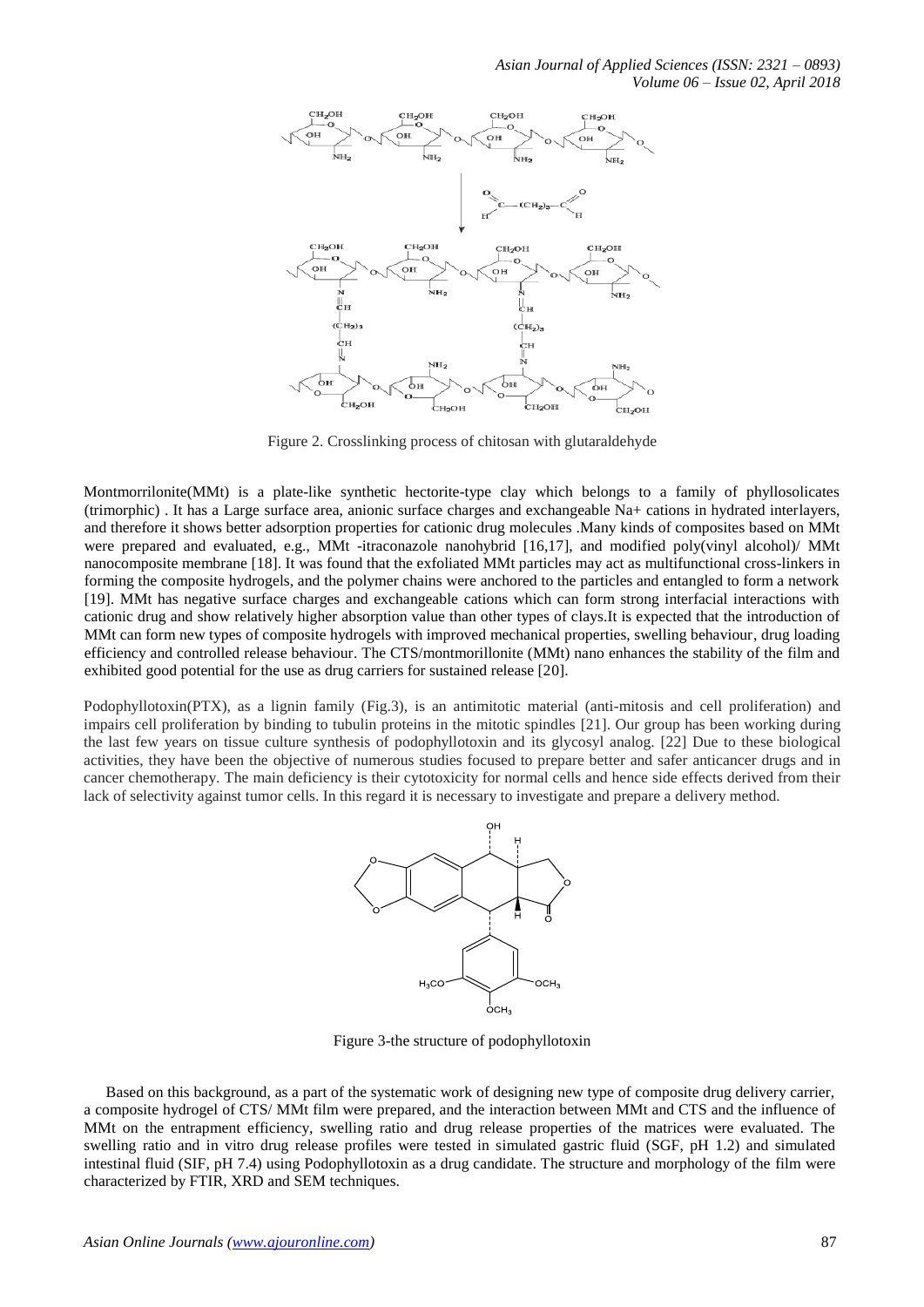# **2. EXPERIMENTAL**

#### **Materials :**

Chitosan (CTS, deacetylation degree 81%; weight average molecular weight) Aldrich (EC 222-33-2) . Podophyllotoxin(PTX), medical type was obtained from pars azma co. IRAN. Montmorillonite (MMt, 99%), Cloisite 30B was obtained from Southern Clay USA**.** Acetic acid (Merck), glutaraldehyde (GERBU Biotechnik GmbH). Simulated gastric fluid (pH 1.2) and simulated intestinal fluid (pH 7.4) were prepared in terms of US Pharmacopeias. All other chemicals were of analytical grade and used as received. *This article does not contain any studies with human participants performed by any of the authors.*

X-ray diffraction (XRD), Bruker D8 Advance diffractometer, Germany, CuKά radiation, Nickel filter, HPLC (WatersTM 600 Pump, 2998 Photodiode Array Detector, USA), UV-spectrophotometer

#### **Methods :**

Chitosan was prepared in 1% aqueous acetic acid at room temperature and was kept at room temperature for overnight in the shaker to obtain a  $(1\%w/v)$  solution. We added glutaraldehyde by 1:0.2 molar ratio [23] as cross liking agent and the resulted uniform solution dryed at room temperature for 3 days. A yellow uniform hydrogel film was formed and we measured the uniformity of film tickness.

The same method has been used to prepare a polymer film containing podophyllotoxin. To prepare the drug solution about 200mg of PTX drug was dissolved in minimum amount of ethanol; the solution was stirred until a homogenous mixture is formed. PTX solution was gradually added to the CTS solution before the crosslinked agent adding with continuous stirring. The mixture was then stirred for further 24 hours at room temperature (20°C). CTS-PTX Films were prepared by pouring and spreading the CTS-PTX mixture on a glass plate, and kept them for two days .

**Montmorillonite/chitosan composite:** The suitable amounts of Montmorillonite (0, 0.20, 0.40, 0.60 and 0.80 g) were each dispersed in 20 mL of 2%  $(v/v)$  acetic acid-ethanol solution, and then 0.20 g podophyllotoxin was added to each dispersion and all mixtures were stirred at room temperature for 1 h. Subsequently, chitosan powder (0.60 g) was dissolved directly into the mixture solution to a final concentration of 3% (w/v) under continuous stirring for 1 h. We added glutaraldehyde by 1:0.2 molar ratio and the obtained gel-like material was firstly air-dried for 24 h and then ovendried at 70°C for 6 h.

**Swelling ratio:** Each piece of films were designed in  $2.2 \times 2.9$  cm. The pieces were floated in 100 ml of distilled water at room temperature and stirred up to become swell completely. At the time intervals of 30, 60, 120,240 and 420 minutes, the films were taken out and excess water was removed from the film carefully using filter paper and films were weighed immediately. The amount of swelling or swelling ratio was calculated using the following formula:

 $100 \times [(W_t - W_0) / W_0] =$  Swelling ratio

In the formula , $W_t$  and  $W_0$  are the weights of the samples in the dry and swollen states, respectively. We calculated the temperature effect on swelling ratio. In order to check the swelling ability of the hydrogel in two acidity media. The films (1.5 $\times$ 1.5 cm2) were placed in 50 ml of two pH solution ,1.2 and 7.4.

**Drug release rate:** In order to prepare the standard curve of podophyllotoxin concentration , first , the solution of 0.2 g/lit of Podophyllotoxin in ethanol was prepared, and then divided it to the solutions with different concentrations. The absorbance of each solution was measured by the spectrophotometer.

Each pieces of films were designed in  $2.2 \times 2.9$  cm and environ has 2 mg of podophyllotoxin. The pieces was floated in 100 ml of distilled water at room temperature and stirred up to become swell completely. Same volume of samples was taken at the time intervals of 30, 60, 120,240 and 420 minutes,and their absorbance was measured using the spectrophotometer.

**Entrapment Efficiency** Entrapment efficiency (EE) is one of the critical parameters that have to be considered in the preparation of drug-loaded hydrogel. In this study, we determined the loss of drug during the entire manufacturing processes. In addition, with an emphasis on assessing the stability of drug during the preparation process and determining the amount of drug in the prepared film simultaneously, the HPLC method was selected for entrapment efficiency test. The procedure adopted was as follows: after preparing the film, the supernatant was collected and diluted with distilled water, then filtrated through membrane filter to remove the floating tiny amount of Montmorillonite particles. The clear superficial solution was analyzed by HPLC. The drug content was determined by comparing with the standard curve of the drug encapsulation efficiency is expressed as follows:

Entrapment efficiency (%) =  $\frac{Practical}{Theoretical}$  drug loading × 100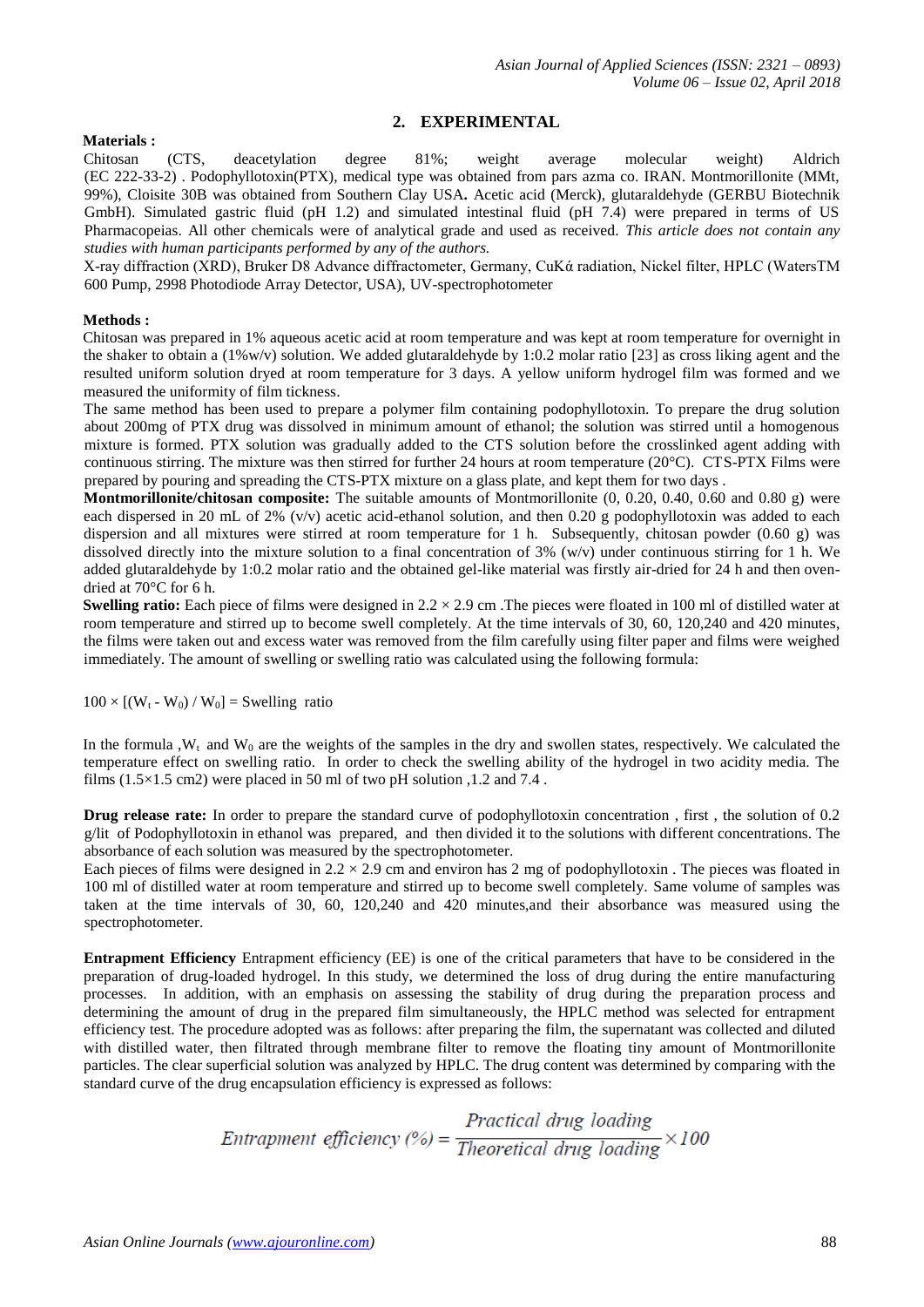#### **3. RESULTS AND DISCUSSION**

Chitosan /MMt nanocomposites have shown potential for the drug delivery carrier because they can increase the drug utilization and enhance the controllable capability of drug release. Furthermore, the biocompatibility and nontoxicity of biopolymers is retained, and therefore it is promising and applicable in pharmaceutical fields. The physical properties of a hydrogel, such as swelling ratio and drug release rate can be improved by controlling the GA concentration[?].The montmorillonite in the chitosan nanocomposite could form a porous surface and improve water absorbence.

The DSC analysis of chitosan /montmorillonite nanocomposite (Fig.4) was shown following ; two broad endothermic peaks at 92.3 ºC and 212 ºC. The former peak may be due to the water vapor present in CTS while the latter may be attributed to the molecular arrangement of CTS chains. The CTS-PTX complex exhibit (Fig.5) a sharp endothermic peak at 120ºC due to structural arrangement. There is a sharp exothermic peak at 238ºC is due to the thermal decomposition of PTX.



Figure6 shows the FTIR spectra of CTS, Podophyllotoxin and MMt samples. It can be seen that the characteristic bands of CTS at 1651 and 1602 cm<sup>-1</sup> (vibration bands of amide I and -NH<sub>2</sub>, respectively) shifted to 1640 and 1557 cm<sup>-1</sup> after cross-linking with glutaraldehyde, indicating that these groups interacted with GA. The absorption band of MMt at 3627 cm-1 (stretching vibration of the (Si) O-H groups) [16] cannot be quite observed after forming composite film due to the reduction of MMt content, but the Si-O(H) characteristic stretching vibration of MMt at  $1016 \text{ cm}^{-1}$  clearly appears in the spectrum of the composite which has shifted to 1013 cm<sup>-1</sup> [24]. This indicates that MMt existing in the film has formed a composite structure with CTS and GL. The characteristic absorption bands of MMt have shifted to low wave number region, revealing that the electrostatic and hydrogen bonding interactions have taken place among the silanol groups (-  $SiO$ ) of the clay and the - NH<sub>3</sub><sup>+</sup> groups of CTS [25]. The introduction of MMt has led to a change in matrix composition of the film. The C=O absorption bands at 1714 cm<sup>-1</sup> (-COOH groups) and at 1623 cm<sup>-1</sup> (C=O group of Podophyllotoxin)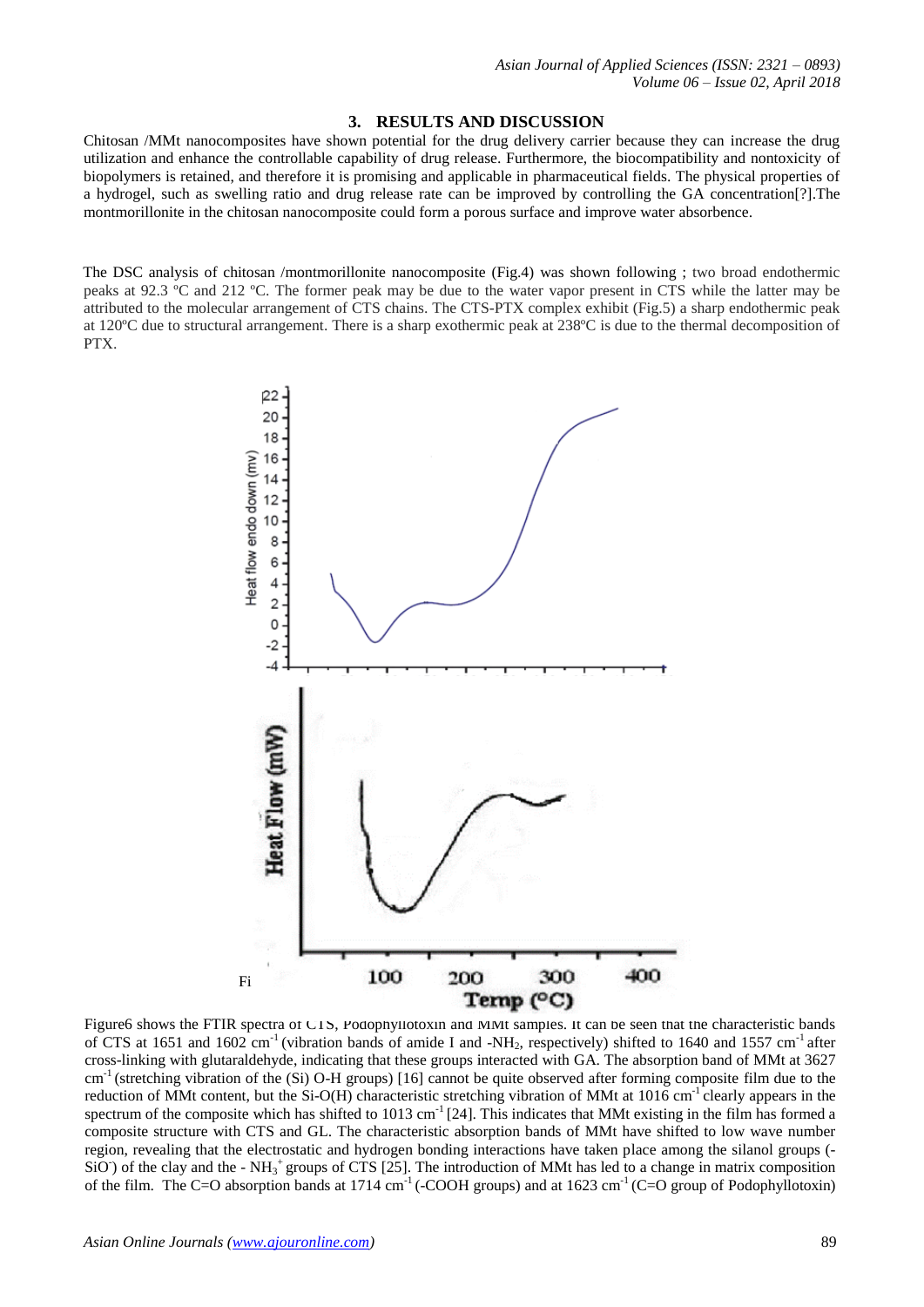appeared in the spectrum, but shifted to 1707  $cm^{-1}$  and 1625  $cm^{-1}$ , respectively. This result indicates that the Podophyllotoxin drug was loaded on the composite hydrogel film and the positively charged Podophyllotoxin combined with the negatively charged surface of MMt like a cationic dye adsorption mechanism [26].



Fig 6 - FTIR spectra of chitosan /montmorillonite nanocomposite



Fig 7. X-ray diffraction (XRD) of chitosan /montmorillonite nanocomposite

X-ray diffraction (XRD) studies (Fig 7) were performed to determine crystalline patterns of the drug in the cross-linked polymer network. The XRD patterns from 3° to 40° exhibit the crystal peaks of drug-loaded chitosan and blank composite. One typical peak near 20° can be observed for CTS, but its diffraction intensity has weakened drastically in the sample. The diffraction peaks of MMt at 19.6° and 27.6° appear in the composite, indicating the incorporation of MMt and formation of composite structure. Although the entrapment of Podophyllotoxin has been proved by infrared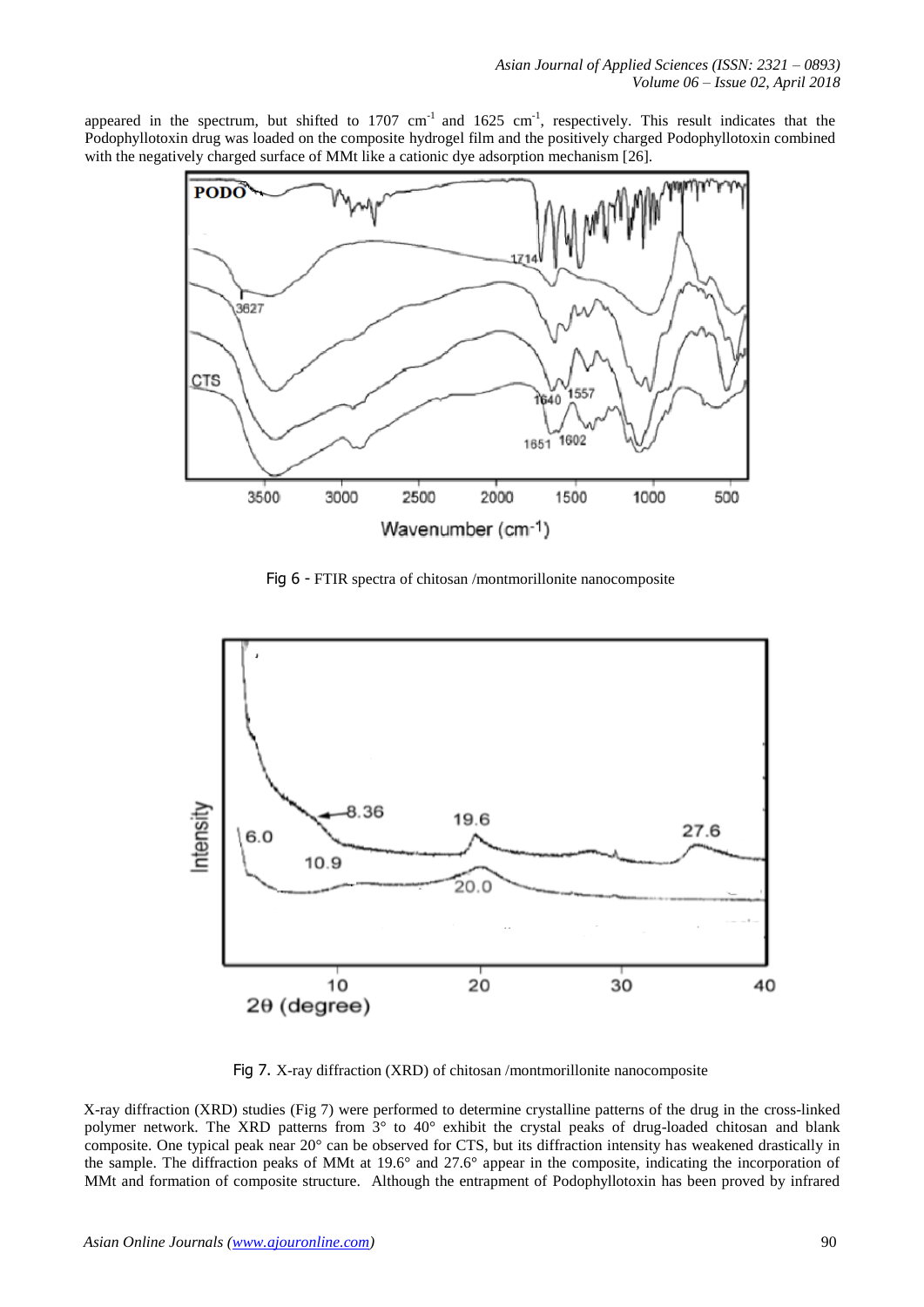spectra, UV-Vis measurement and drug release experiment, the diffraction peaks of Podophyllotoxin cannot be observed in the XRD pattern of sample.

Detailed examination of the surface structure by SEM (Fig.8) reveals servale wrinkles caused by partial collapsing of the polymer network during drying which are in agreement with other research findings [27]. The addition of drug imparts a high degree of surface roughness which may be due to crystals leaking from the film network structure [28].



# **Swelling Ratio**

The release of any encapsulated drug from chitosan /montmorillonite nanocomposite film requires a re-hydration process. For this reason, swelling experiments of representative formulations were carried out in pH 1.2 solutions at 37°C( Fig.9 ) . It is a general observation that at an acidic pH, the swelling ratio of the film is high .The sample was found to dissolve completely at pH 1.2 within 3 h of immersion, whereas it was swollen with its weight increasing by 0.3 times within 30 min in pH 1.2 solution. Thus, the CTS film without any MMt were stable only in pH 1.2 solution.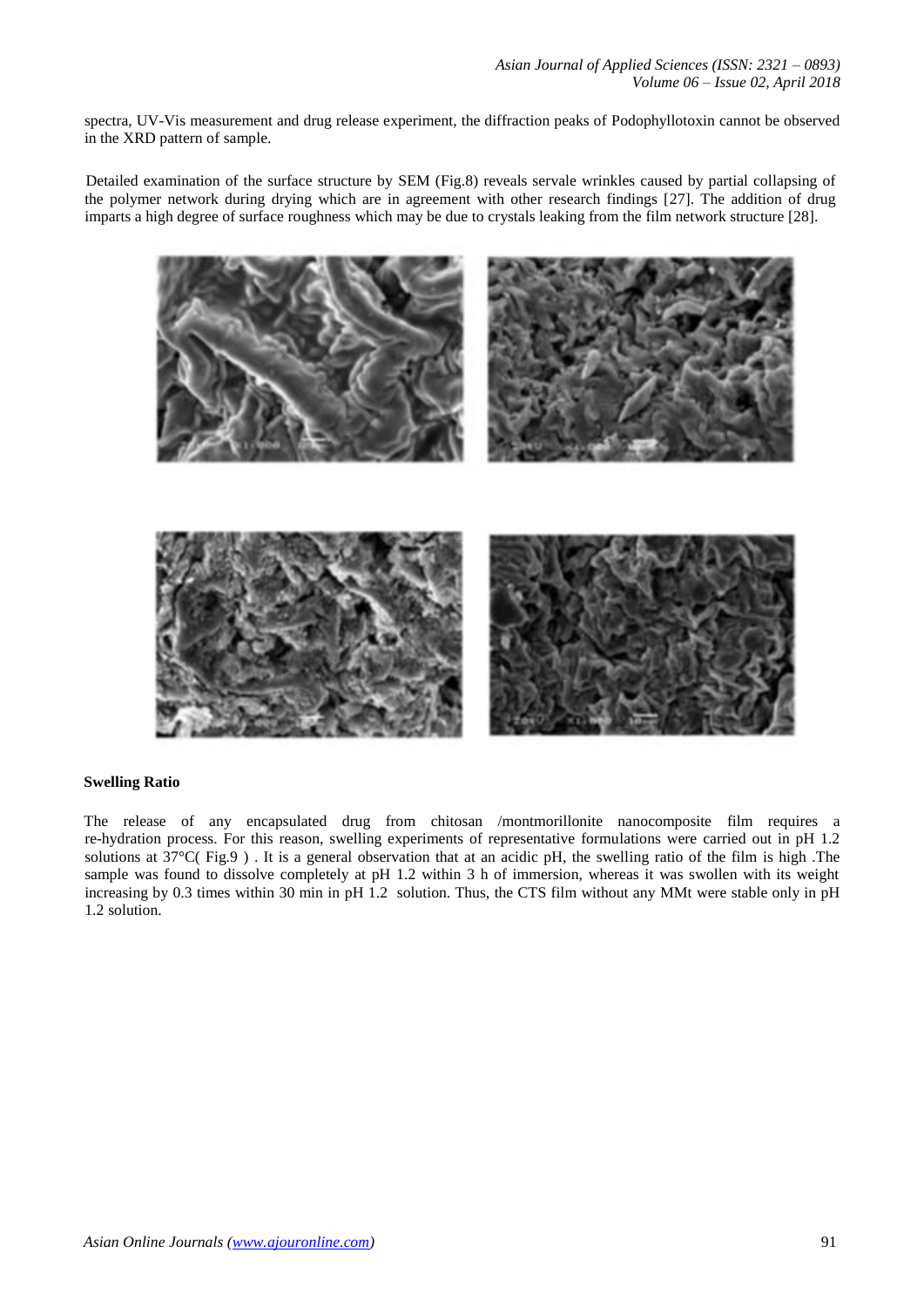

Fig.9 Swelling data in pH 1.2 solutions at 37°C

Furthermore, with higher MMt content, the initial swelling rate at pH 1.2 is decreased and the swelling ratio within 4 h is increased significantly. The film are highly swollen at gastric pH (1.2). This high swelling ratio is attributed to the electrostatic repulsive force resulting from the positive charge of the protonated amine groups of CTS, an indication that these groups are mainly responsible in pH-sensitive swelling capacity. If the cross-linking density is too low, the interactions are no longer strong enough to avoid disintegration, and therefore the film disappear completely within 2 h. The stronger gel matrix and lower disintegration resulting from the introduction of MMt is due to the dispersion of clay platelets in an aqueous medium which could act as an effective multifunctional cross-linking agent [29]. As shown in Figure 9, the presence of MMt increases the degree of crosslinking which it decreases the degradation rate of the film.

# **Drug release rate**

The release rate of Podophyllotoxin from the film was measured in both pH 1.2, pH 7.4, solutions at 37°C. As shown in Figure 10 , almost the total Podophyllotoxin loaded in first sample was released within the initial 2 h following its incubation in pH 1.2. This may be attributed to the low matrix stability and the higher drug solubility at this pH environment [30].

The drug release pattern at pH 7.4 showed an initial burst and slow release which is followed by sustained release (Figure 11) . The initial burst release might be the result of the rapid dissolution of the drugs and the subsequent sustained release might be the dominant release mechanism, which changed to drug diffusion through the CTS matrix.

The effect of incorporation of MMt layers can be significantly observed in reduced rate of release. The explanation of this behaviour is the greater cross-linking density with greater MMt content as well as the existence of strong electrostatic interaction between the protonated amino groups of Podophyllotoxin cations and the anionic groups of the layers of MMt which are not overcome by the interaction with the solvent.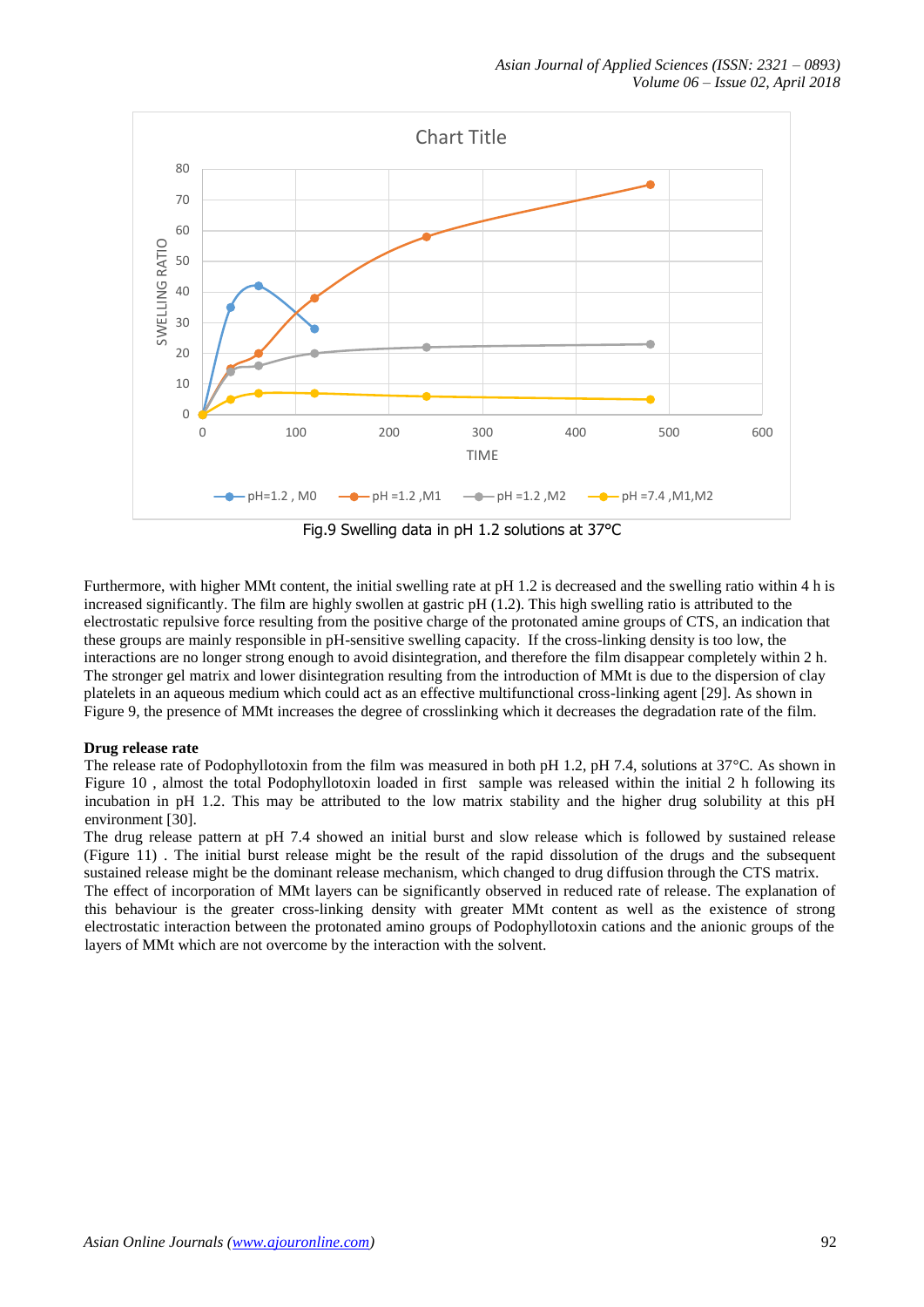*Asian Journal of Applied Sciences (ISSN: 2321 – 0893) Volume 06 – Issue 02, April 2018*



Fig.10 –drug release rate at pH 1.2



Fig.11 –drug release rate at pH 7.4

Kinetic data can be applied to investigate the release rate of the podophyllotoxin compound from hydrogel. The concentration changes based on time showed that the release rate of the podophyllotoxin is following the first order rate equation.The variable data obtained from the study is plotted versus the time and it is observed that the graph versus time is linear. Drug release profile of formulations containing chitosan followed the first order. The resulting pH-sensitive network of matrix facilitated sustained release of drug.

the release of drug from polymer is due to Fickian diffusion.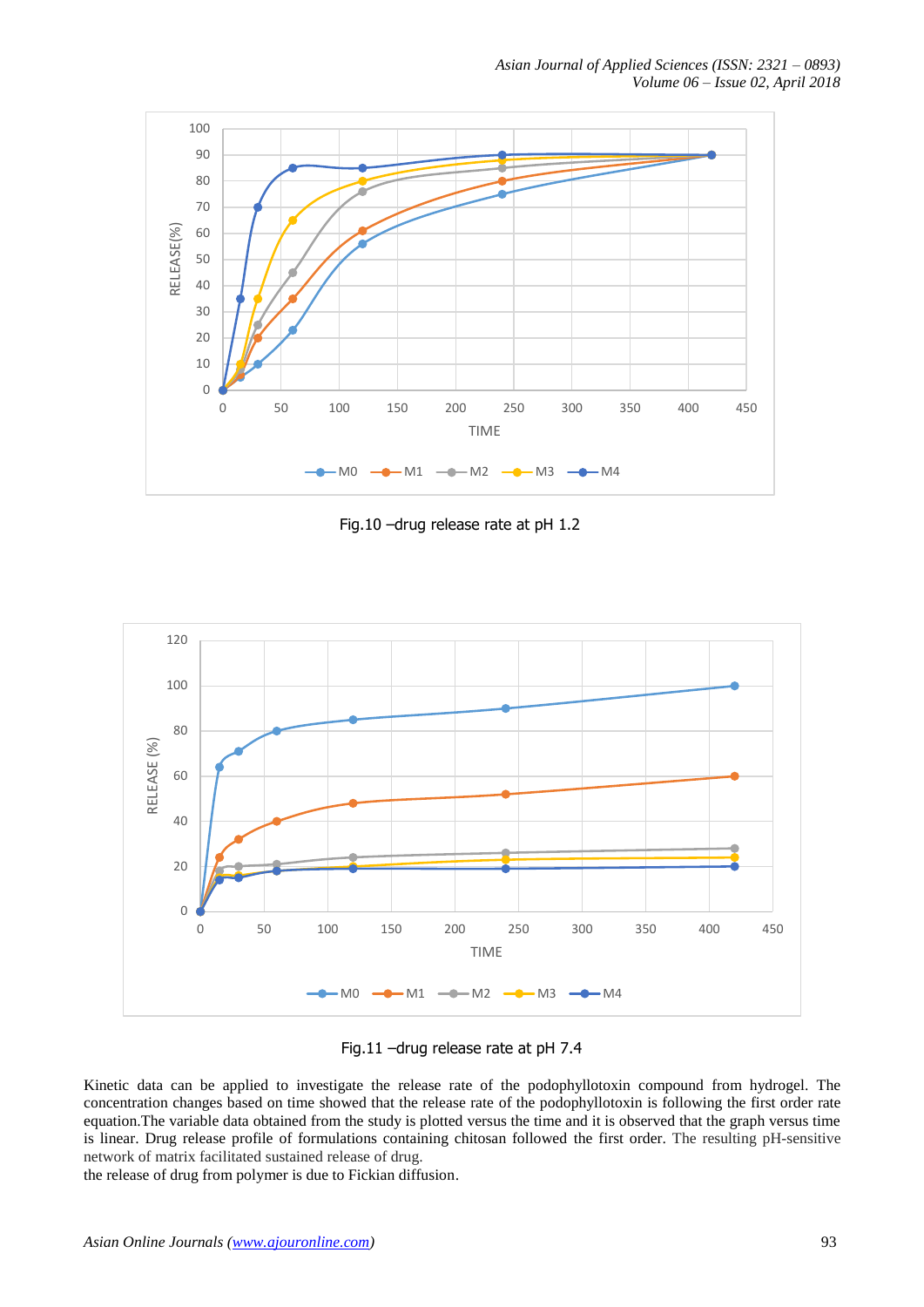For detecting the entrapment efficiency, there was a single peak representing Podophyllotoxin in the chromatogram, suggesting that the molecule was stable during preparation of the film. The entrapment efficiency of the composite film for Podophyllotoxin increases with the increased MMt content in the range of 28.5 % to 89.9 % (Table 1).

| <b>Sample</b>  | <b>Entrapment</b><br>efficiency |
|----------------|---------------------------------|
| $\bf M0$       | 28.5                            |
| M1             | 45.9                            |
| M <sub>2</sub> | 62.3                            |
| $\mathbf{M}3$  | 75.5                            |
| $\mathbf{M}4$  | 89.9                            |

| Table 1. Entrapment efficiency data |  |  |
|-------------------------------------|--|--|
|-------------------------------------|--|--|

From the characterization results of the swelling and in vitro release studies, a possible model for the composite film is shown in Figure 12 , where the cross-linking between CTS and GL and electrostatic interactions between CTS and MMt as well as Podophyllotoxin are indicated. It is worth to note that the addition of a certain amount of MMt not only improves the drug entrapment efficiency of the composite film, but also provides a slower and sustained drug release. Thus, the inclusion of MMt clay into biopolymers may be used for the sustained delivery of drug and other bioactive molecules.



**Fig.12- model for the composite film**

# **4. CONCLUSION**

In summary, the intercalated CTS/MMt composite samples were developed as a novel drug delivery carrier. Molecular interaction of CTS with MMt caused a change of the characteristics of the composite film. The interfacial interactions between CTS and MMt via electrostatic interaction could improve the swelling behaviour, drug loading efficiency and controlled release rate. The disintegration of the pure CTS film at pH 1.2 was overcome by introduction of MMt which made this system more useful in targeting lower acidity.

The herbal medicine compound of Podophyllotoxin has harmful side effects. This drug causes side effects such as hair loss of patient and other side effects including loss of appetite, nausea and vomiting. In order to facilitate the use of this drug in treating the disease, it seems that using the controlled drug release system is necessary. Chitosan hydrogel structure was used as the controlled drug delivery system to combine Podophyllotoxin. The release rate of Podophyllotoxin was obviously lowered with increased MMt content. Therefore, the introduced MMt endowed the composite film with a controllable degradation rate.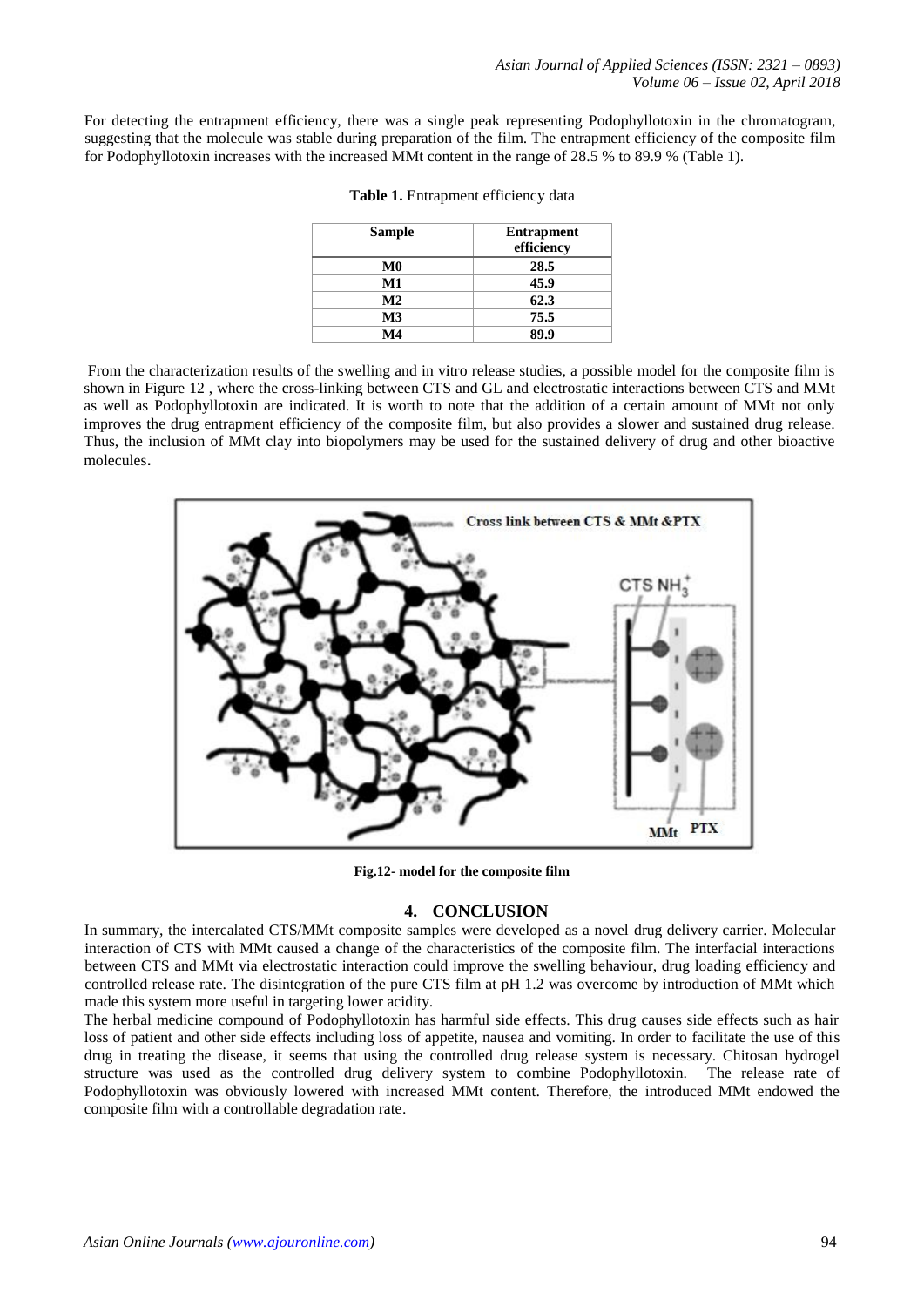# **5. REFERENCES**

- 1. Fernandez , J ., longber , D .," Manufacturing of Large-Scale Functional Objects Using Biodegradable Chitosan Bioplastic", Macromol . Mater . eng., 299 , 932 -938 ,2014
- 2. M. Dash , F. Chiellini , R.M. Ottenbrite , E. Chiellini ," Chitosan—A versatile semi-synthetic polymer in biomedical applications ", Progress in Polymer Science 36 ,981–1014,2011
- 3. Hejazi , R ., Amiji , M ., "Chitosan-based gastrointestinal delivery systems " , Journal of Controlled Release . ,89 , 151 -165 ,2003
- 4. Friedman A.J., Phan J., Schairer D.O., Champer J., Qin M., Pirouz A., Blecher-Paz K. , Oren A. , Liu P.T., Modlin R.L., Kim J. ," Antimicrobial and anti-inflammatory activity of chitosan-alginate nanoparticles: a targeted therapy for cutaneous pathogens", Journal of Investigative Dermatology ,133, 1231–1239, 2013
- 5. Shakeel A., Saiqa I., "Chitosan Based Scaffolds and Their Applications in Wound Healing", Achievements in the Life Sciences 10 ,27–37 ,2016
- 6. Shivashankar M.,K Mandal B. ," Design and Evaluation of Chitosan-Based Novel pH Sensitive Drug Carrier for Sustained Release of Cefixime ", Tropical Journal of Pharmaceutical Research, 12,2,155-161,2013
- 7. Bhattarai N. , Gunn J., Zhang M., " Chitosan-based hydrogels for controlled, localized drug delivery ", Advanced Drug Delivery Reviews 62 , 83–99,2010
- 8. Semwal A., Ramandeep S.," Preparation, characterization and biological evaluation of chitosan/moxifloxacin prodrugs for pharmaceuticals ", Marmara Pharmaceutical Journal 18: 36-42, 2014
- 9. Khoee S., Kardani M., "Hydrogels as Controlled Drug Delivery Carriers", Polymerization, Quarterly,2,4, 16- 27,2013
- 10. Kumar Giri , T ., Thankur , A ., Alexander , A ., Badwaik , H ., Tripathi , D ., "Modified chitosan hydrogels as drug delivery and tissue engineering systems: present status and applications", Acta pharmaceutic , Sini ca . ,2 , 439-449,2012
- 11. Mirzaie , E. , Ramazani , A. , Shafaiee , M. , Danaei , M., "Studies on Glutaraldehyde Cross-linked Chitosan Hydrogel Properties For Drug Delivery Systems ", International Journal Of Polymeric Materials and Polymeric Biomaterials .,62 ,.605 -611,2012
- 12. Saifuddin N., yasumira N.," Microwave Enhanced Synthesis of Chitosan-graft- Polyacrylamide Molecularly Imprinted Polymer (MIP) for Selective Extraction of Antioxidants" , E-Journal of Chemistry ,7,4, 1362- 1374,2010
- 13. Abdollahi paynavandi M., Ebrahimi R., Amiri A ., " Study of Loading and Releasing of Fluvoxamine in Hydrogels Prepared by Ultrasound Irradiation", Iranian Journal of Polymer Science and Technology 28,3, 225- 232 , 2015
- 14. Viseras C, Cerezo P, Sanchez R, Salcedo I, Aguzzi C," Current challenges in clay minerals for drug delivery", Appl Clay Sci, 48, 291-295, 2010.
- 15. Depan D, Kumar AP, Singh RP, " Cell proliferation and controlled drug release studies of nano hybrids based on chitosan-g-lactic acid and montmorillonite" , Acta Biomater, 5, 93-100, 2009.
- 16. Jung H, Kim HM, Choy YB, Hwang SJ, Choy JH," Itraconazole-laponite: kinetics and mechanism of drug release", *Appl Clay Sci*, 40, 99-107, 2008.
- 17. Jung H, Kim HM, Choy YB, Hwang SJ, Choy JH, "Laponite-based nanohybrid for enhanced solubility and controlled release of itraconazole", *Int J Pharm*, 349, 283-290, 2008.
- 18. Nair SH, Pawar KC, Jog JP, Badiger MV, "Swelling and mechanical behavior of modified poly (vinyl alcohol)/laponite nanocomposite membranes", *J Appl Polym Sci*, 103, 2896- 2903, 2007.
- 19. Mujumdar, SK, Siegel RA, ;'Introduction of pH sensitivity into mechanically strong nanoclay composite hydrogels based on N-isopropylacrylamide" , J Polym Sci Pol Chem, 46, 6630- 6640, 2008.
- 20. Hua SB, Yang HX, Wang WB, Wang AQ, "Controlled release of ofloxacin from chitosan/montmorillonite hydrogel" , Appl Clay Sci, 50, 112-117, 2010.
- 21. Wei-Hua Cheng, Hai Shang , Cong Niu , Zhong-Heng Zhang , Li-Ming Zhang , Hong Chen , Zhong-Mei Zou , " Synthesis and Evaluation of New Podophyllotoxin Derivatives with in Vitro Anticancer Activity" , Molecules , 20, 12266-12279,2015
- 22. Sedaghat S., Ezatzadeh E.,Alfermann A.W. ,Natural Product Research,1, 6 ,2007
- 23. Krishna Rao KSV, Rao KM, Kumar PVN, Chung I-D, " Novel chitosan-based pH sensitive micronetworks for the controlled release of 5-fluorouracil" , Iran Polym J, 19, 265-276, 2010.
- 24. Li P, Kim NH, Siddaramaiah, Lee JH, " Swelling behavior of polyacrylamide/Laponite clay nanocomposite hydrogels: pH-sensitive property" , *Compos B Eng*, 40, 275-283, 2009.
- 25. Khunawattanakul W, Puttipipatkhachom S, Rades T, Pongjanyakul T, "Chitosan-magnesium aluminum silicate composite dispersions: characterization of rheology, flocculate size and zeta potential", *Int J Pharm*, 351, 227- 235, 2008.
- 26. Li P, Siddaramaiah, Kim NH, Heo S-B, Lee J-H, " Novel PAAm/Laponite clay nanocomposite hydrogels with improved cationic dye adsorption behavior" , *Compos B Eng*, 39, 756-763, 2008.